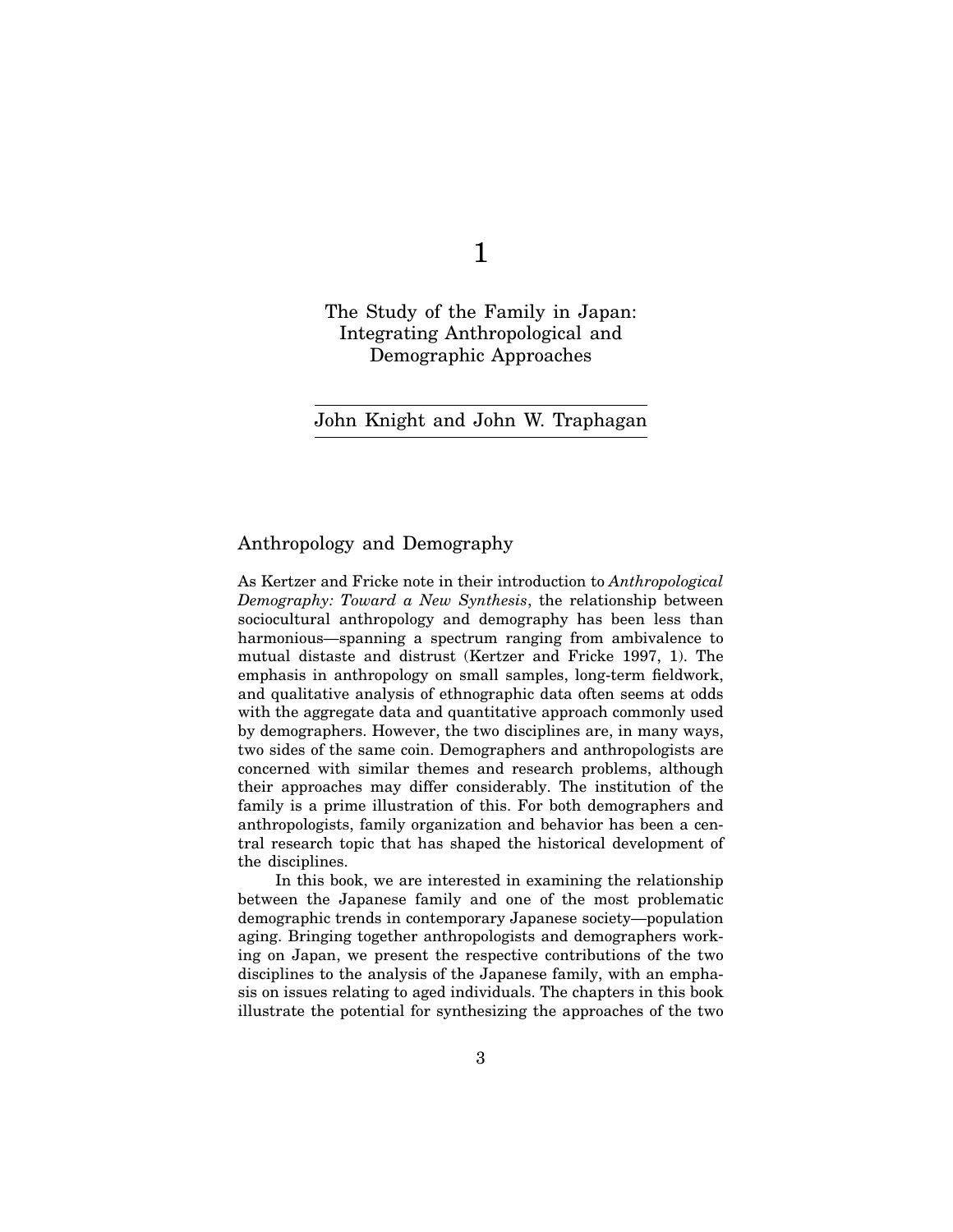disciplines, at the same time raising questions related to the limits of such a synthesis. Different disciplines begin and develop research methods and ideas from different sets of assumptions about the aims of research and the nature of empirical data, and this is obvious from the chapters of this book. In general, demography is more comfortable with the assumptions of the positivistic tradition than is contemporary anthropology. Anthropologists have called into question the idea of the detached observer distanced from those being studied, and have reflected at length on the relationship between knowledge and power in their discipline, especially in relation to the control over data and its interpretation. No such debate over the role and power of the researcher has arisen in demography (Rosenau 1992, 27). Nonetheless, both demography and anthropology are empirical traditions, grounded in the assumption that detailed data collection (even if the natures of the data are different) is the basis of intelligent and accurate interpretation.

It is important to recognize that the two fields have, on occasion, overlapped. Local level community studies, in the form of extensive fieldwork, have been introduced into demography in recent years. Some demographers have employed long-term fieldwork in an attempt to move demography away from an exclusive focus on the "measurable [quantitative] features of individuals (age at marriage, desired family size, etc.)", instead focusing on the relationships that link people together and affect the demographic features of the groups to which they belong (Jeffery and Jeffery 1997, 35). This trend has been viewed as part of "a new era in demographic research" that "will allow demographers to incorporate cultural meanings into their explanations of demographic processes" (Fricke 1997b, 825). There is a growing recognition among demographers of the need for a greater sensitivity to cultural variation in order to interpret the meanings of demographic data. Micro-approaches to collecting and analyzing demographic data in locales such as India, have brought anthropological or anthropologically informed research into the realm of demography (Caldwell, Hill, and Hull 1988; Caldwell, Reddy, and Caldwell 1988). However, as Fricke notes, even amidst considerable "methodological and conceptual borrowing" from anthropology, the conceptualization of culture in demography has largely ignored the importance of micro-variation in relation to cultural meanings (Fricke 1997a, 251). Demography has tended to make use of ideas of culture from an earlier era that essentialize others by placing them into broad categories, and neglected more recent theories of culture that emphasize human agency—that is, the improvisation, contestation,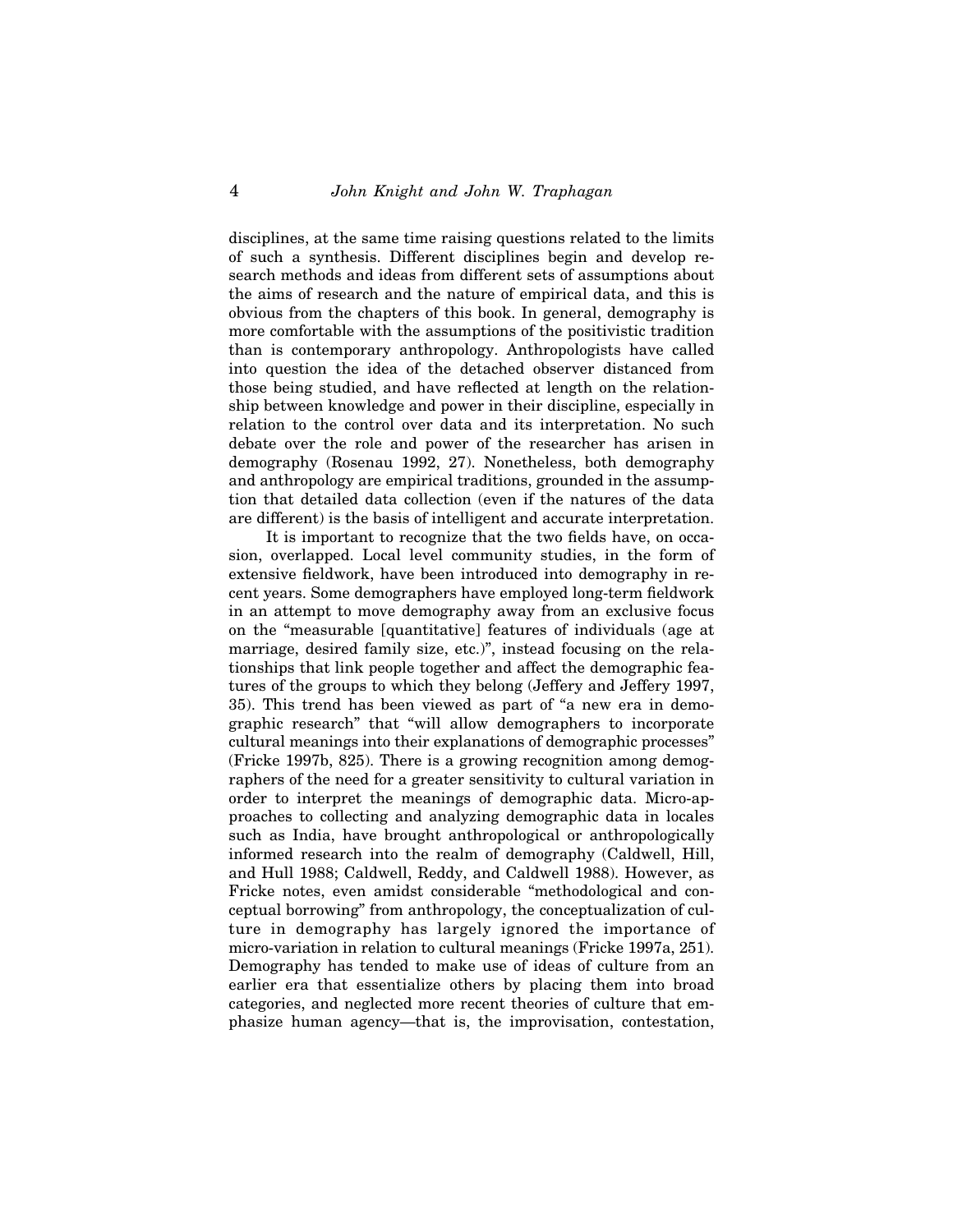and negotiation through which culture is generated and constantly changing.

Conversely, anthropologists have been considerably less interested in the ways in which demographic data and methods can inform their own analyses. "Hard," quantitative demographic data have tended to be at odds with the so-called interpretive turn in cultural anthropology of the 1960s and 1970s—spearheaded by Clifford Geertz—according to which the discipline switched its focus from social structure and behavior to meanings and symbols. The statistical exploration and manipulation of quantitative data that characterizes much of demography has at times been viewed with suspicion due to its inability to answer questions about why particular social trends exist and occur. Yet, prior to the rise of interpretive or symbolic anthropology, demographic data were routinely used in anthropology. Anthropologists have had a longstanding interest in population, in relation to variables such as household size, village population, and population movement. From a methodological perspective, anthropologists have historically employed census taking as an initial means of data collection within the communities they study, and the study of population was important in the ethnographic research associated with the cultural ecology that was in vogue during the 1960s and 1970s—Rappaport's (1968) classic ethnography of the balance maintained among "people, pigs, and natural resources" through a Melanesian ritual is but one example (Kertzer and Fricke 1997, 9). From the perspective of cultural ecology, culturally ordered population limitation or regulation represents a key aspect of human adaptation to a given natural environment. These studies did not involve a direct borrowing from the works of demographers, but instead incorporated population as an aspect of the ethnographic study. Although an interest in population has been part of anthropology throughout much of its history, unlike demographers, anthropologists have generally not shown much interest in borrowing methods and concepts from the other side.

This is in part related to perceptions of need. Much of the borrowing of anthropological methods and ideas in demography stems from concerns among demographers about the inadequacies of purely quantitative research and the imperative of incorporating qualitative research in order to explain and interpret the results of quantitative data analysis. Some demographers view qualitative techniques, such as focus group interviews, as a solution to this problem, although this sort of approach is often far removed from the detailed qualitative data collection characteristic of ethnographic fieldwork (Fricke 1997a, 251). Although anthropologists have not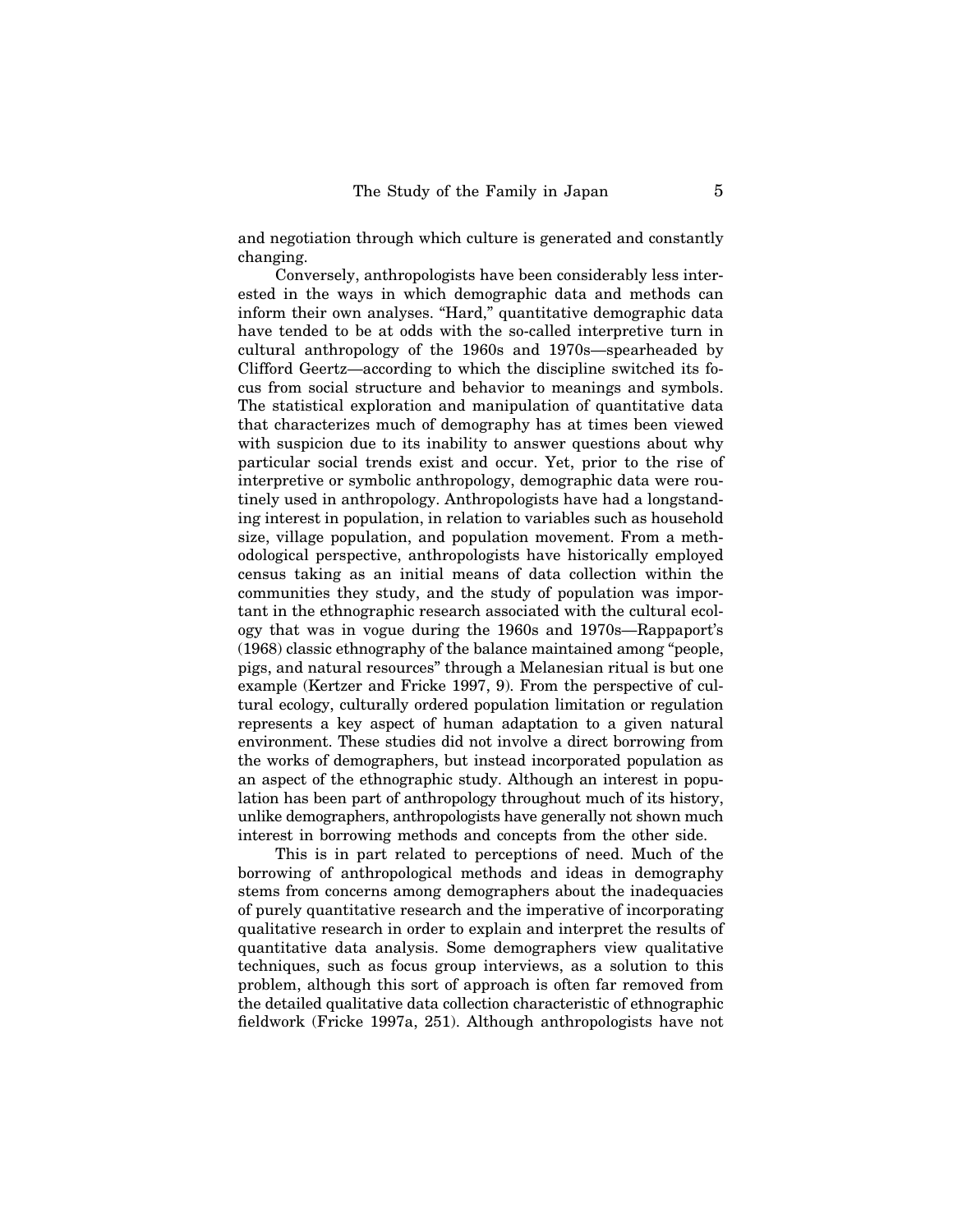been without their own paradigm crises, the rise of postmodern critiques of anthropology has not suggested a need to adopt quantitative techniques from other social sciences that purport to provide objective data. Instead, the crisis in anthropology (if it, indeed, can be viewed as a "crisis") is largely centered around a challenge to Enlightenment notions of reason and objectivity, a theoretical trend that is inherently at odds with the kind of social science that characterizes much of demography (Harris 1999; Marcus and Fischer 1986). The contributors to this book share the view that qualitative/quantitative or micro/macro approaches to data collection and analysis can be complementary rather than necessarily at odds, and used to mutually inform interpretation and explanation.

### Demography in the Japanese Context

Anthropologists have been particularly critical of demography on account of the "lingering influence [on it] of the Eurocentric theory of modernization" (Greenhalgh 1995, 8). Modernization assumptions are especially evident in demographic transition theory, according to which societies are held to move from "traditional" states of high fertility and high mortality to "modern" states of low fertility and low mortality. Anthropology offers an alternative approach to making sense of demographic behavior: by placing such behavior in its social, cultural and political contexts, the full range of its variation is revealed. An obvious parallel to such a demographic anthropology would be the sub-field of economic anthropology in which economic behavior, by being viewed in its social and cultural context, is shown to be more diverse than the tradition of neoclassical economic theory based on the idea of Homo Economicus allowed. A demographic anthropology would similarly aim to explore the cultural denominations of demographic behavior, and consider how these denominations vary and overlap.

Much of the study of modern Japan has taken place in the shadow of modernization theory—what is known as the "convergence thesis" or Westernization, according to which Japanese society is seen to be socially, economically, and culturally "converging" with Western societies, while losing much that is perceived as traditionally Japanese. It has been against this background that the anthropology of Japan has tended to emphasize Japanese difference—Japan is modern but retains distinctive characteristics. However, this emphasis has laid Japan specialists open to the charge of exceptionalism—of exaggerating the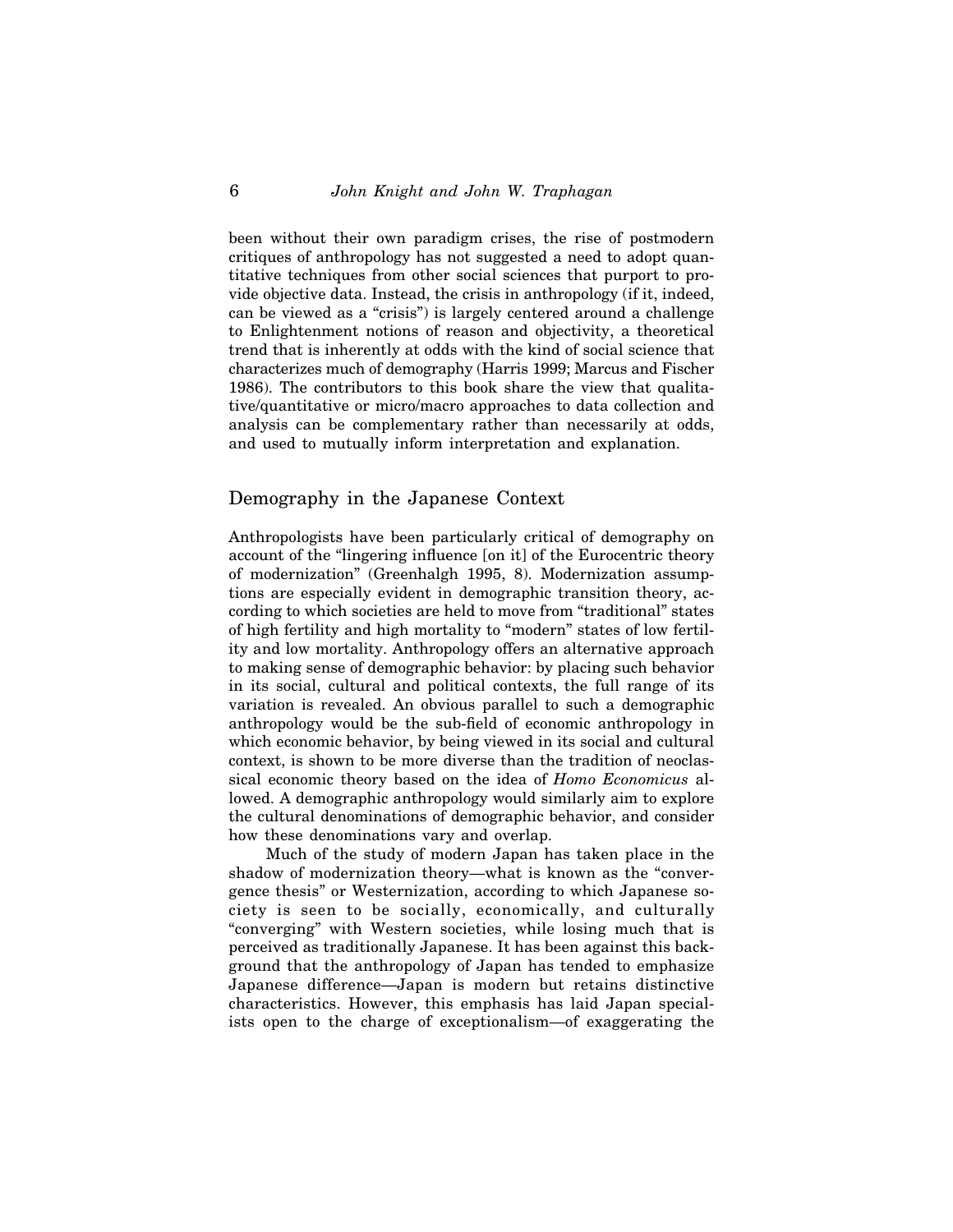distinctive or unique character of Japanese culture and society. In this connection, demographic theory offers a challenge to the anthropology of Japan. In a remarkably short period of time Japan has undergone (to use the language of transition theory) a demographic transition from high fertility and high mortality to low fertility and low mortality. In this respect, Japan would appear to show a demographic "convergence" with other urban-industrial societies, as well as indicating the direction in which developing societies (including those in southeast Asia, such as Thailand) are moving (Knodel, Chamratrithirong, Debavalya 1987). One of the tasks of this book is to show that this degree of formal demographic "convergence" does not necessarily result in a corresponding social and cultural convergence. These new conditions of low fertility or of extended elderly lifespans can have varied and unpredictable effects on the Japanese family and on society more generally.

In order to set the stage for the chapters that follow, in the remainder of this introduction we will focus in turn on three overlapping areas that bring together demography and anthropology in the Japanese context: the Japanese family, population trends (national and regional), and aging. These areas are important not only from the scholarly (or "etic") perspective of Japan studies, but also as aspects of culture and society that have been problematized by the Japanese government and the mass media. As will become evident throughout this book, family, population, and aging each form part of a public discourse that presents demographic behavior and trends as a central concern and a source of social problems within Japanese society.

#### The Family in Japan

The family system has been one of the key areas of debate in the sociology and anthropology of Japan. One question concerns the extent to which the *ie* or stem family has survived in post-war Japan, despite its legal disestablishment in the Occupation period and the impact on it of the forces of urbanization and modernization (e.g., Kawabe and Shimizu 1994). Although this debate remains open, there are reasons to believe that, at the beginning of the twenty-first century, the stem family remains relevant to Japanese self-understandings (Traphagan 2000). Intergenerational ties in Japan remain strong, and compared to other industrial societies, a large percentage of elderly people reside with or near their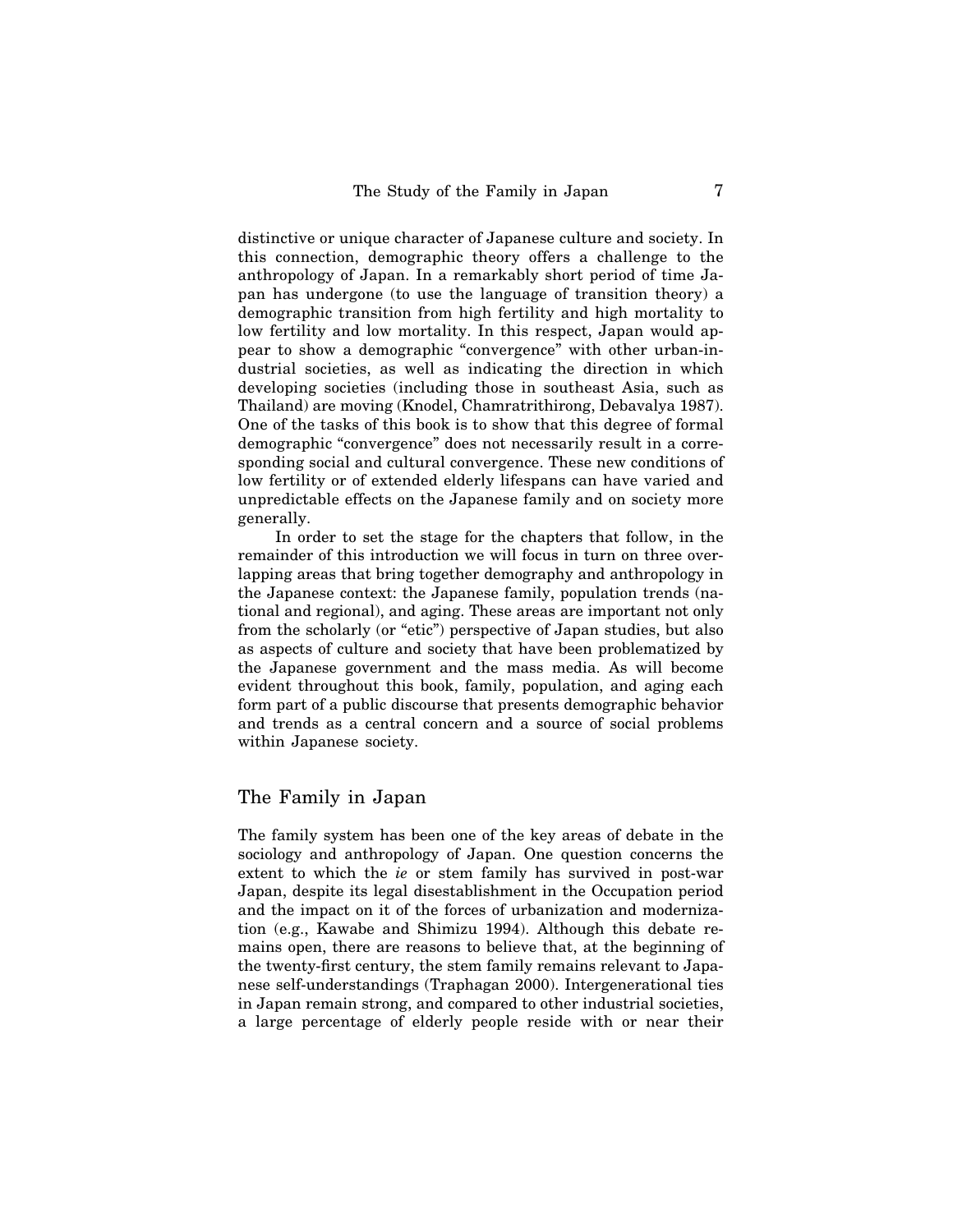children. As recently as 1995, around half of Japan's elderly population were coresiding with their children (see chapter 2). In this key respect, Japanese modernity appears different from modernity elsewhere, and raises important questions, such as the degree to which the extended family persists in post-industrial Japan (Kurosu 1994, 180) and the implications that this might have for elderly welfare provision in what is an increasingly aged society.

The stem family also appears to be undergoing change in contemporary Japan. A critical aspect of the stem family is marriage, and, typically, in a marriage involving the male heir the bride moves into the husband's family. The Japanese term for bride is *yome* and is used in conjunction with the verb "enter" or "receive," indicating a view of marriage in which the bride "enters" the family to become the "family wife" (ie no yome), and as such recognizes the authority structure of the husband's family. Although this notion of marriage is found, to some extent, in the marriages of other, non-succeeding sons who form new (branch) families, it is most pronounced with the wife of the succeeding son because succession often involves coresidence with the husband's parents and direct submission to their authority. But, as Traphagan points out in chapter 10, the yome role is being renegotiated by Japanese women who either refuse to accept the traditional responsibilities of the yome or set new conditions for fulfilling this role.

Several chapters in this book examine intergenerational conflict, especially with regard to elderly welfare. One response to this problem of friction between the generations is, of course, for the younger couple to opt for a wholly separate residence upon marriage and live physically apart from the parental couple. There has been a major trend towards such separate residence in recent decades, to the point where many Japanese brides insist on it as a condition of marriage. But in recent years there has emerged another alternative to old-style joint residence. Enterprising housing companies have established what is known as *nisetai jūtaku* or "three generation housing" (literally, "two-household housing") specially designed housing units that permit joint residence with a degree of separation of actual living quarters, allowing families to live under one roof but retaining a high degree of domestic independence. In chapter 3, Naomi Brown examines this new form of housing by describing the initial idea of the housing companies and the reality of the new housing arrangements in terms of intergenerational relations. She presents case studies that show how, in practice, daily life in the new housing units can fall far short of the ideal of intergenerational harmony promised by the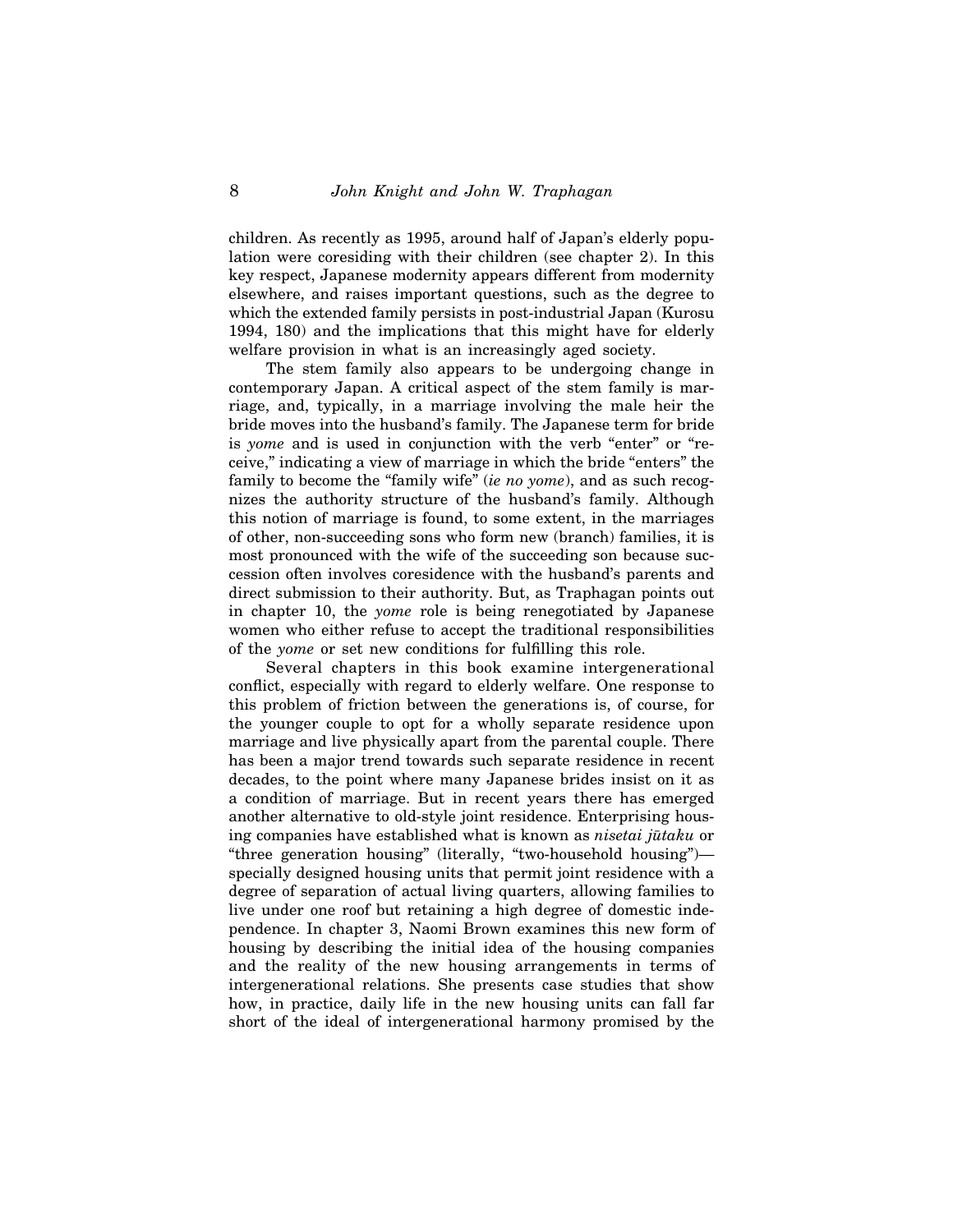housing companies. The phenomenon of "two-household housing" is a striking expression of the continued relevance of the stem family in contemporary Japan.

Another indication of the resilience of the stem family in Japan is the persistence of the practice of adopting adults to ensure patrilineal succession and the continuation of the family line. In this form of marriage arrangement the husband, known as the mukoyøshi, marries into the wife's natal family and takes on her family name. The practice of husband adoption tends to be seen as a vestige of premodern times which is disappearing in the present day. But, as Keith Brown has noted, *mukoyoshi* marriages have actually increased among rural populations in recent years (Brown 1998). The percentages of husband adoption in the northern city of Mizusawa have actually surpassed levels found nationally in the 1920s. Although husband adoptions dropped for several years following World War II, they have recently begun climbing again as family size has decreased (Ochiai 1997, 153–54; Traphagan 2000, 54). Adoption of adults has historically been one way in which the Japanese family responds to infertility or infant mortality. Family succession is not dependent on giving birth to a male heir, but on having a male available, either through birth or adoption, to succeed. In times like the present, when, due to low fertility there are more "son-less" families, or families in which a son is unwilling or unable to take on the responsibility of succession that existed in the past, the practice of adopting male heirs may be one means by which families adjust to demographic realities.

The stem family is an institution that includes not only the living members of the family, but also those who have died. This is clearly evident in the practice of ancestor veneration, according to which families routinely memorialize deceased family members (including those from the distant past) at the domestic altar and at the family grave. According to the Japanese notion of *jobutsu*, the posthumous repose of the dead depends on the living family members regularly carrying out their memorial duties. However, in a society that no longer neatly fits into so many different ie family units, memorialism of the dead becomes problematic. In chapter 7, Satsuki Kawano examines the growing problem of "getting buried" in contemporary Japan. She focuses on those people (such as childless couples or the unmarried) who, by leaving no descendants behind, find themselves condemned to the prospective status of muenbotoke or restless ghosts. She shows how such people attempt to redress this problem, and ensure their posthumous well-being, by collectivizing memorialism in conjunction with Buddhist temples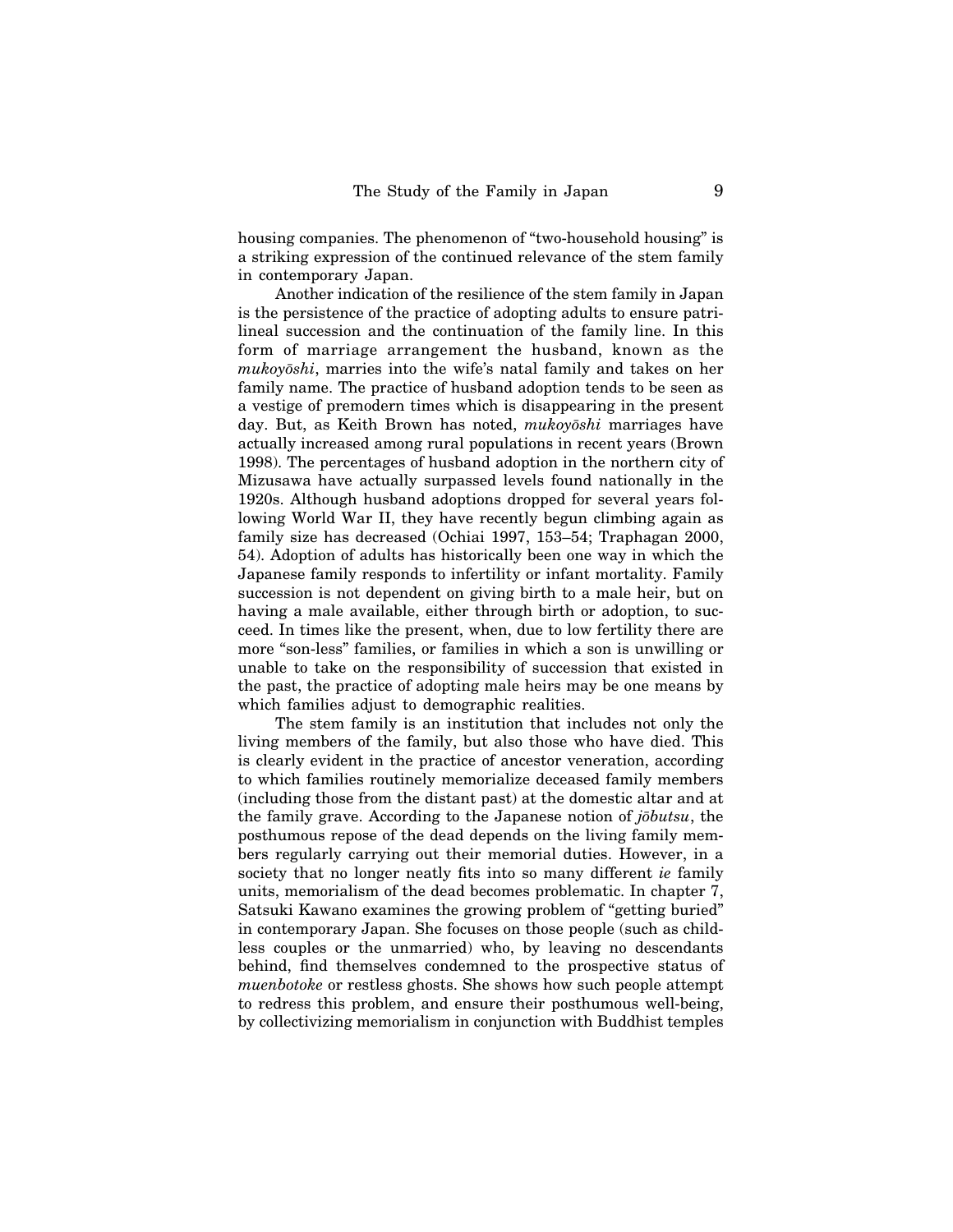and therefore, in effect, establishing alternative relations of memorialism to those of the ie. Kawano's chapter illustrates a more general theme that runs through the following chapters: the way in which Japanese people, rather than simply adopt a Westernized model of the family, reinterpret, adapt, and extend the sentiments and responsibilities associated with the traditional stem family in response to contemporary demographic, economic, and social conditions.

### Population in Japan

Population growth has been a central feature of modern Japan. At the start of the modern period in 1868, Japan had approximately 30 million people; in 1945, the year of Japan's wartime defeat, it had 72 million people; by the end of 1990 the population had reached 123 million, and by about 2010 it is projected to peak at 130 million. Thereafter, the population of Japan is expected to fall, with a projected decline that may fall below 80 million by 2050. Although such population trends are dramatic, it is important to recognize that both population growth and decline in Japan, as elsewhere, take place in a political context through which people interpret and ascribe meanings to demographic change. Population size and rate of growth have been the object of political concern throughout modern Japanese history. Japan has long seen itself as having too many people and too little land, a sentiment that is manifested in a wide variety of ways. Japanese people readily contrast their country unfavourably with the expanses of North America or Australia. The shortage of land is an abiding preoccupation in Japan (e.g., small farm size, limited cemetery space, the creation of artificial islands). Every Japanese knows of the reference to Japanese dwellings as "rabbit hutches" made in a European Common Market report in the late 1970s, a remark which only reinforced the Japanese self-perception of land scarcity and overpopulation.

In particular, Japan's mountainous archipelago has long raised concerns with the shortage of arable land and doubts about the ability to grow enough food for the population. In pre-war Japan, especially in the 1920s and 1930s, there was a national fixation with excessive fertility. Rural poverty was attributed to population surplus and insufficient land. In 1927, the Minister of Finance declared that "[t]he fundamental solution of the Food versus Population Problem is the one grand aim of the present government's economic policy" (in Crocker 1931, 53). But with the rise of militarism, the concern shifted from controlling population to boosting it.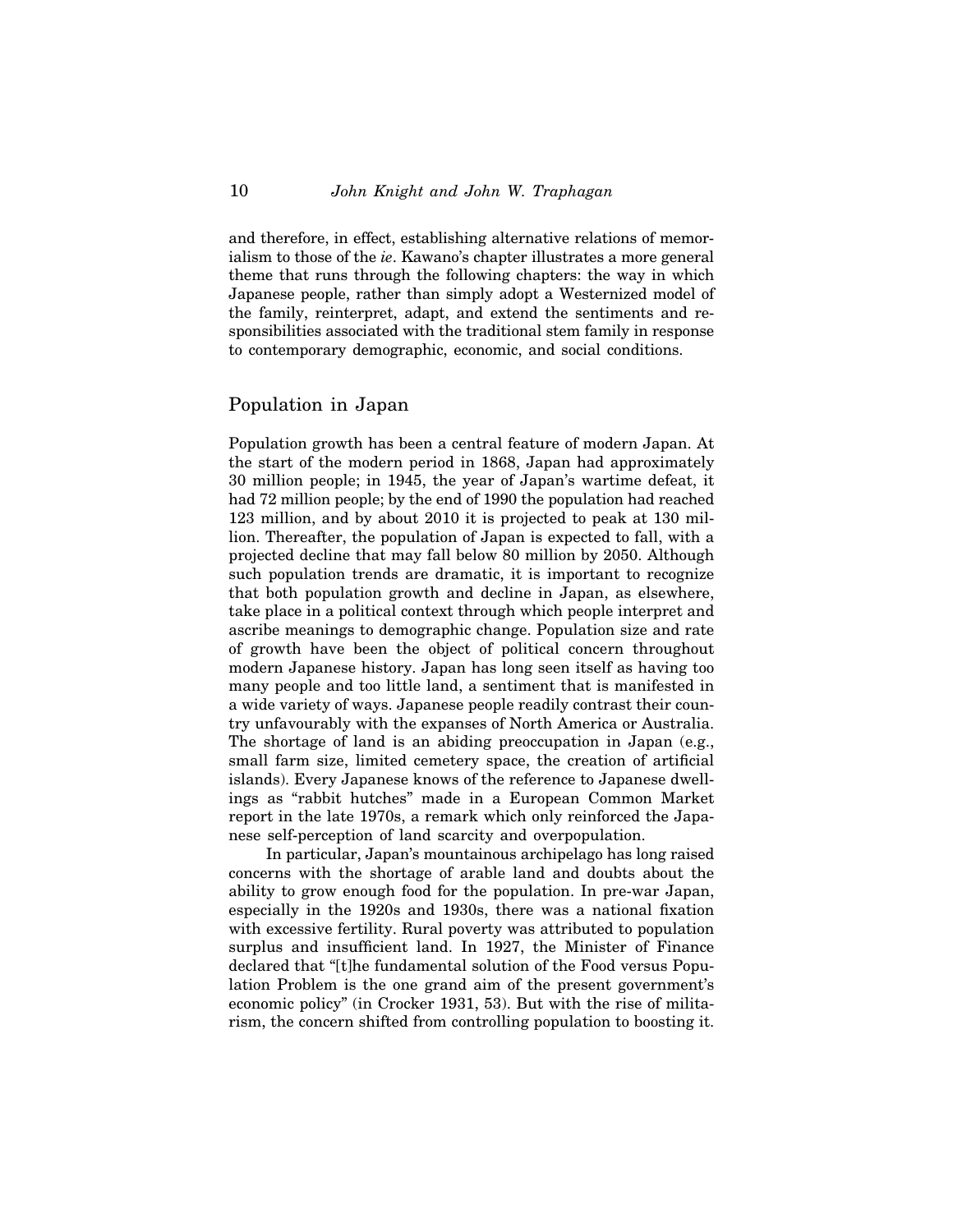In 1941, the pronatalist wartime state issued a mandate in which a target was set for increasing the national population over the next twenty years from 73 million to 100 million people (Miyake 1991, 278–79). In the post-war period the preoccupation of the Japanese government was again with overpopulation—and the problem of excess population growth. This has been avoided primarily through the use of induced abortion rather than contraception, although increased contraceptive use has also contributed (Hardacre 1997, 60). Between 1947 and 1957, Japan more than halved its birth rate: the total fertility rate fell from 4.5 in 1947 to 2.0 ten years later, where it remained relatively stable at replacement level until the early 1970s (Coleman 1983, 34). Since the 1970s total fertility has continued to decline. In 1980 it fell to 1.75 and in 1990 it declined to 1.54. By 2000, the total fertility rate in Japan stood at approximately 1.35 children per woman over the lifecourse, a drop from 2.14 in 1973 and well below the 2.10 required to maintain a stable population when transnational migration does not account for significant population increases (Raymo 1998; Sōmuchō 2000, 37).

As a result of this decline, late twentieth and early twentyfirst century Japan is again preoccupied with boosting fertility. In the 1980s and 1990s the declining national birth rate became problematized as a significant social issue both by the government and in the media. There is particular concern over the changing role of women in society, whereby women become less and less likely to follow the traditional paths of marriage and childrearing; indeed, this has been elevated to the level of a moral discourse in which women are criticized for not carrying out their roles in society properly (Traphagan 2000, 34). The falling birth rate is the object of nationalistic fears, and the trend is even seen as threatening the future existence of the nation. In 1990, the directorgeneral of the Economic Planning Agency expressed the fear that the increase in the number of women taking up careers and postponing marriage could eventually lead to the disappearance of the Japanese people: "if this excellent Japanese tribe is on its way to becoming extinct, then I cannot die easily" (Uno 1993, 321).

#### Rural Depopulation

Population decline is a particular concern in rural Japan. Japanese urbanization in the pre-war period has long been seen as a smooth and harmonious process in which the large-scale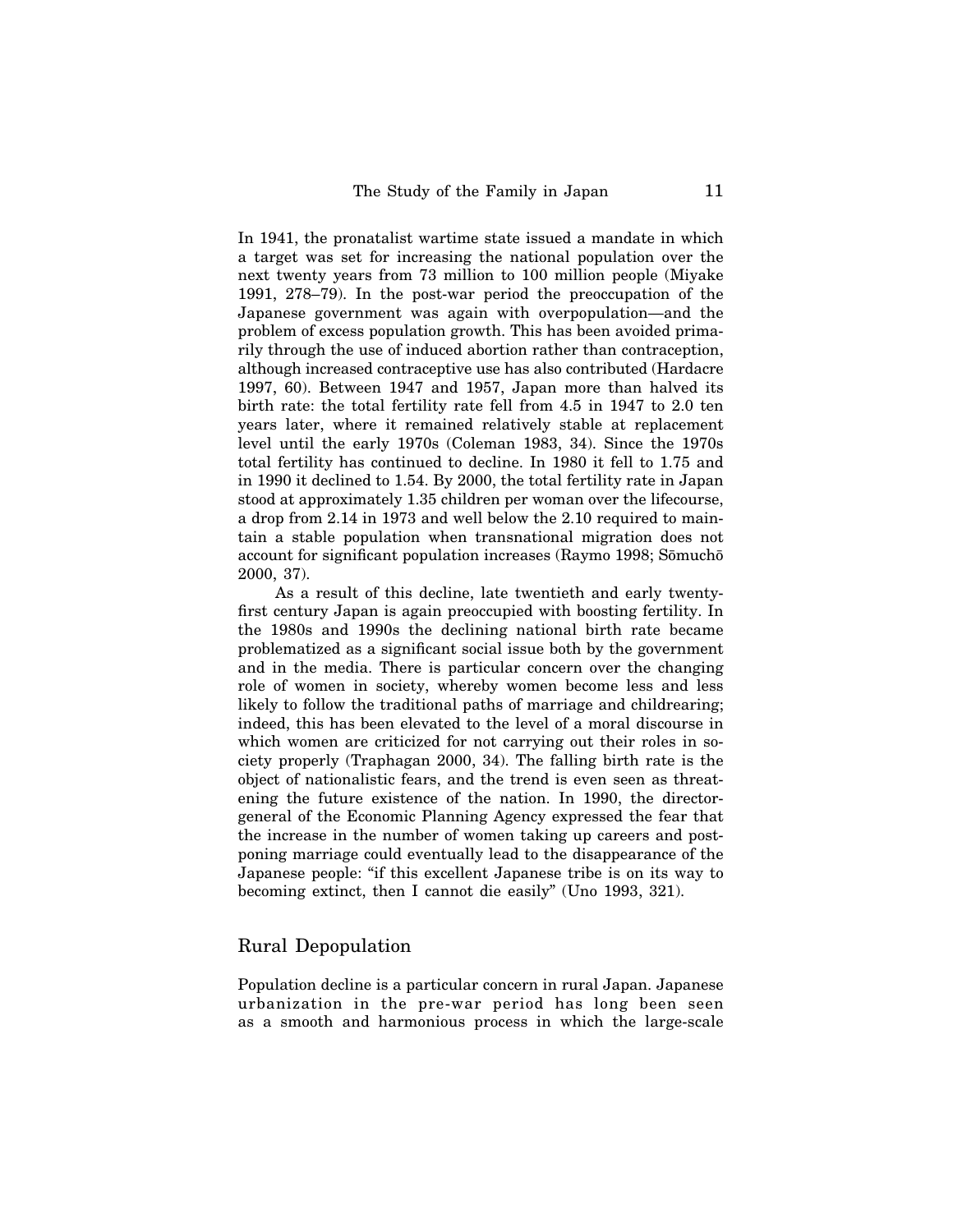displacement of population was relatively free of the anomic disruptions that marked Western urbanization (Vogel 1971; De Vos 1973, 204–8). In the post-war period, this image of harmonious, orderly urbanization gave way to one of imbalance and distortion. The large-scale transfer of population to urban areas brought about a situation of simultaneous urban overpopulation and rural depopulation—or kamitsu and kaso, in Japanese (Yūki 1970). The effect of depopulation has been to deplete villages of their fertile age-band, thus causing a secondary effect on the next generation. Depopulated villages have seen a collapse of their birth rates, to the extent that some remote villages have virtually no residents of normal childbearing age.

Many of the chapters in this book deal with rural Japan. The municipalities of Tōwa-chō (chapter 5), Hongū-chō (chapter 6), and Kanegasaki-chø (chapter 10) have all undergone large scale depopulation in the postwar decades. One of the features of depopulated areas in Japan is the way that population maintenance has become problematized as the central, overriding task of local governments. The chapters by Chris Thompson and John Knight both examine the efforts of municipal governments to tackle the depopulation problem. On the one hand, these efforts are directed to encouraging local people to live and work locally rather than to outmigrate for work in the large cities. On the other hand, a variety of pronatalist policies are evident, albeit with seemingly little effect. In response to depopulation and its debilitating effect on local communities, municipal governments attempt to promote fertility in a variety of ways. They encourage births by providing onetime payments to cover the costs of pre-natal care, childbirth itself, as well as post-natal payments to contribute to the costs of infant care. Marriage has become a major concern in rural areas of Japan. Rural bachelorhood, in particular, is a serious problem; it is not at all unusual to find villages where half of all men in their thirties are unmarried. What the Japanese mass media calls the rural "bride drought" (yomehideri) or "bride famine" (yome kikin) is commonly characterized as the "farm successors' marriage problem," but extends to upland forestry villages and coastal fishing villages as well. The difficulty that rural men have in finding brides can become yet another reason for leaving the village in search of better prospects elsewhere. In response, many municipal governments have become directly involved in marriage brokerage (Knight 1995).

The preoccupation with depopulation is not confined to the rural town hall but is evident at a popular level as well. Depopulation or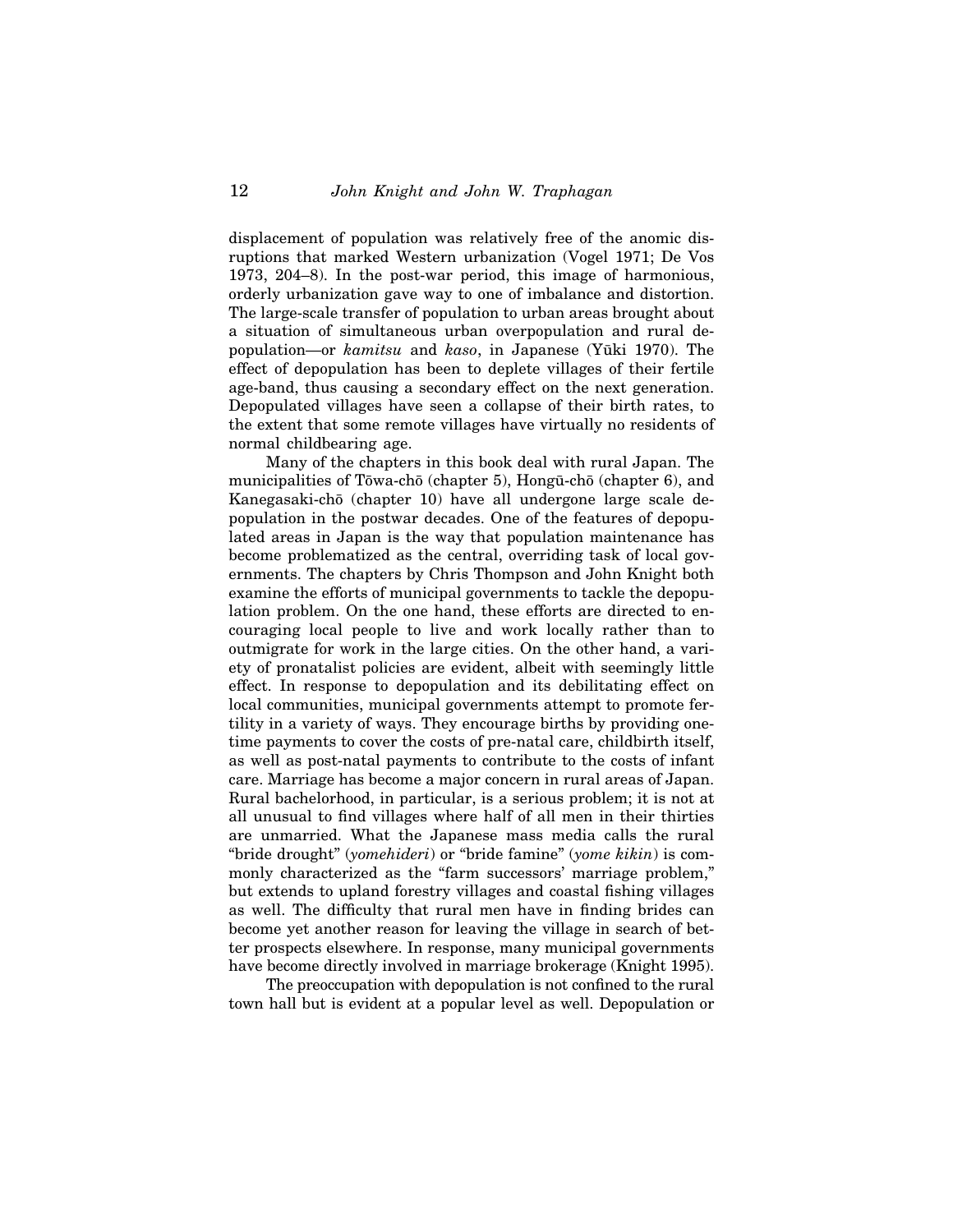kaso has even become a kind of stock popular explanation of decline, one that is invoked in local communities to account for all manner of specific problems. Examples include:

'Because of kaso lone-dwelling old people die without anybody noticing.' 'Because of kaso work is not going well.' 'Because of kaso I can't find a bride,' and so on.... [T]he problems of S village are not examined one-by-one, but are treated as all caused by kaso. (Yasui 1997, 67–68)

The diffusion of this "depopulation consciousness" can be understood as an example of a "folk demography" or "demographic consciousness," to use Ardener's terms (Ardener 1989, 110, 117). Evidence of this demographic consciousness is visible in the entryway of almost any town hall in rural Japan, where the current population total, including losses and gains, is presented on a large sign for all to see and contemplate. In short, demographic behavior—both actual behavior to date and prospective behavior in the future—becomes a major subjective theme in rural Japanese society, as well as an objective characteristic of rural populations.

The chapters in this book illustrate the way in which demographic trends in contemporary Japan are unevenly spatially distributed. In the later decades of the twentieth century Japan's youth migrated en masse to the cities, leaving behind them elderly regions, unable to reproduce themselves. Migration trends appear to have brought about a fundamental transformation of the social character of rural space in Japan—to the point where, at the beginning of the twenty-first century, the very idea of a discrete "rural society" hardly seems to apply. In other words, as Knight puts it in his chapter, Japan's rural regions have increasingly ceased to be lifecourse spaces, in which people live out their lives following established local occupations, and have become instead lifephase spaces, in which only one or two parts of the lifecourse are lived locally, the rest being spent in the city that becomes the site of their working lives.

#### Aging in Japan

Population aging has become a major problem to societies throughout the world. One of the major challenges it poses is in the area of welfare provision. Up until the 1970s much of the Japanese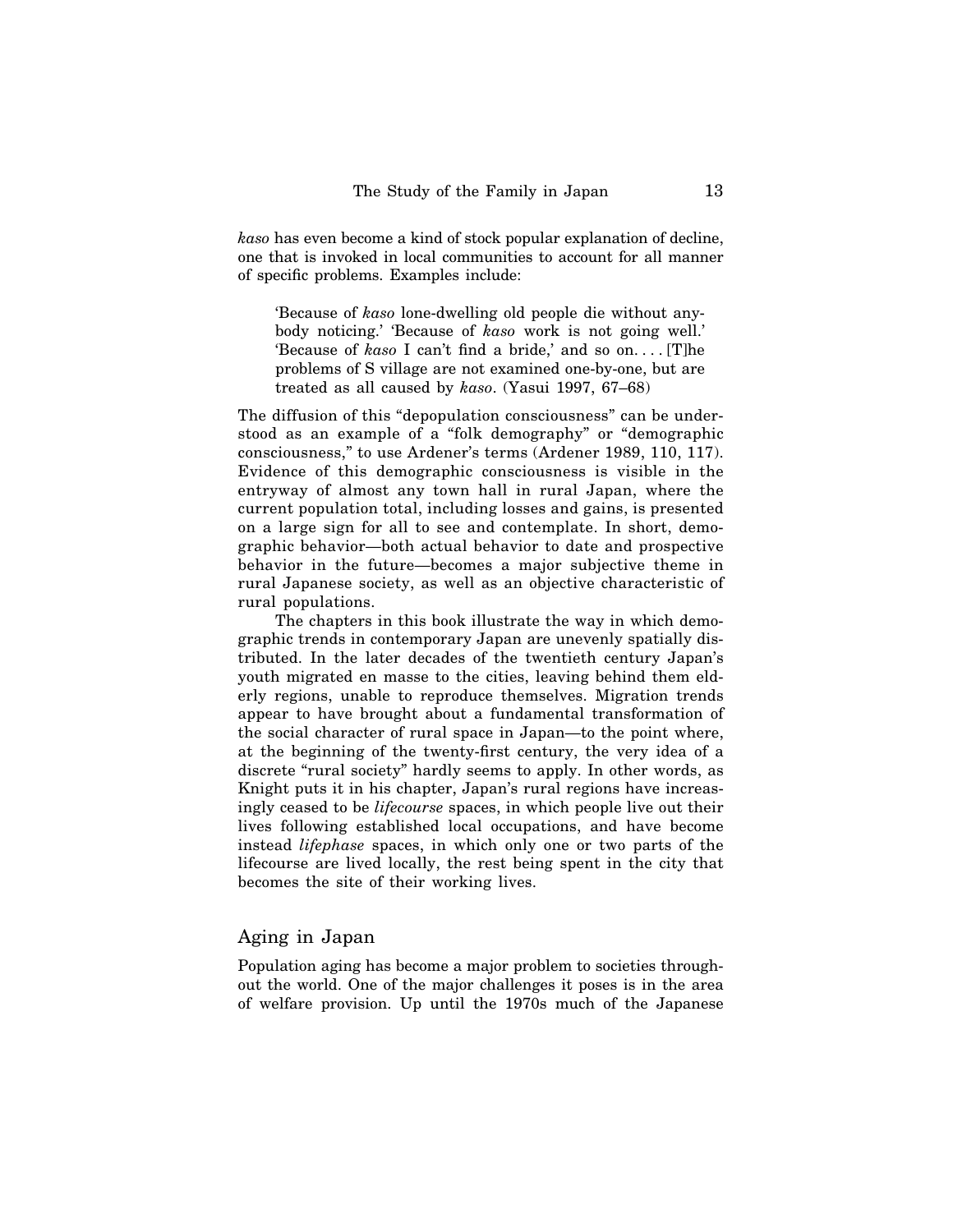political establishment took the welfare states of Western Europe as its welfare model. But since the 1970s this has been largely replaced by an alternative welfare model, known as the "Japanese-style welfare society" (Nihongata fukushi shakai), that ostensibly draws on traditional Confucian values such as filial piety, obligation, and respect for seniority, and that posits the family as the basic provider of elder care (Goodman 1998, 150). A key element of this claim is Japan's persistently high level of intergenerationl coresidence, something that the government proclaims to be a "unique asset that can be tapped to offset the adverse consequences of population aging" (Ogawa and Retherford 1997, 76). In addition to its claimed compatibility with Japanese cultural values, the "Japanese-style welfare society" model also promised economic benefits to the state in the form of lower welfare spending, and therefore lower taxation, than would be the case with the Western welfare state model. Despite the above emphasis on its social and cultural specificity, this Japanese welfare model has acquired a wider appeal in recent years. In the area of welfare for the elderly, as in the area of economic performance, Japan has become something of a model, with both Japanese and Western commentators lauding its family-based system of welfare provision. Japan has come to exemplify an East Asian "welfare model" that offers one way of dealing with the problem of population aging faced in many advanced industrial societies (White and Goodman 1998, 10–13).

These discussions of Confucian-based welfare models are apt to give the impression of a traditional intergenerational solidarity and harmony in Japan and other East Asian societies. Yet in Japan this supposed solidarity between the generations should not necessarily be taken at face value. At times the elderly have been viewed as a potential burden on the family. One recalls the wellknown obasuteyama legend in which the elderly grandmother, whom the family can no longer feed, is abandoned in the mountains by her son.1 Many anthropologists and folklorists who have worked in remote areas of Japan will be familiar with tales of local spots in the mountains—often referred to as "Hell Valley" or *Jigokudani* where in earlier times the old (and the sick) are said to have been discarded and which today are considered inauspicious, haunted places to be avoided. Whether this kind of "geronticide" ever existed on any appreciable scale is open to question, but every Japanese person knows of the tale and it looms over many a discussion of elderly welfare in Japan. More generally, the motif finds expression in the expectation, still widely found in rural Japan, that the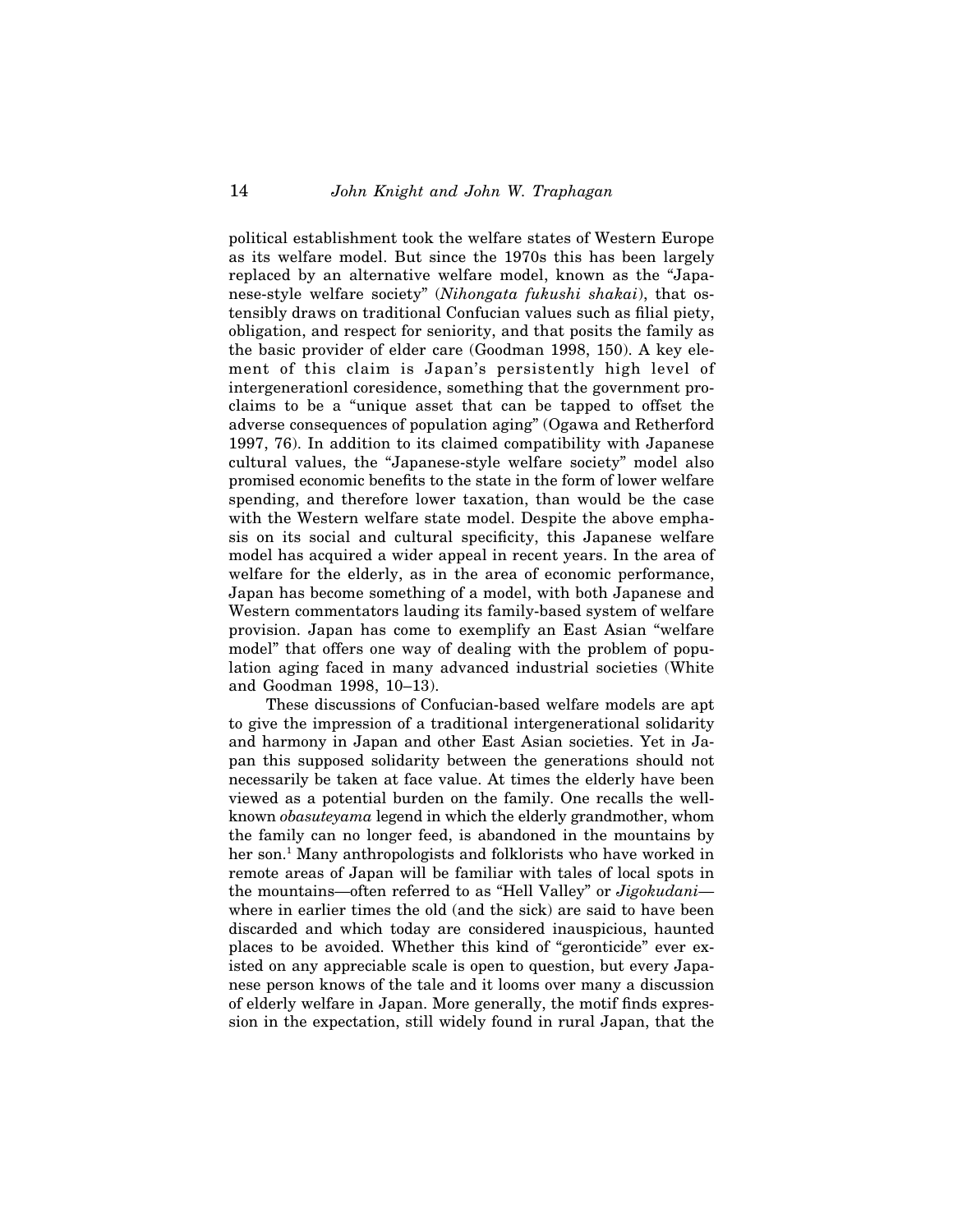old should, as much as they are able to, continue to contribute to the household, whether this be through babysitting grandchildren, house-minding, or cultivating vegetables for the kitchen table.

This problem of social disconnection among the elderly is set to become all the more pronounced under the demographic conditions of twenty-first century Japan. Japan presents one of the most striking examples of societal aging in the world, having the longest life expectancy in the world—76.4 years for men and 82.9 years for women in 1995 (see chapter 2). This increase in longevity, combined with the decrease in fertility, has meant that the Japanese population as a whole has aged at a remarkably rapid pace. In 1950 people over 65 accounted for less than 5 percent of the national population, but in 2000 they made up 17 percent, and by 2025 they are projected to exceed 27 percent (Sømuchø 2000, 41). In conjunction with the decline in national birth rates, this trend has profound implications for the Japanese family in the future. The rapid increase in the elderly population also poses a major challenge to municipal and national government agencies in developing social services and facilities that can effectively address the medical and other needs of an aged population.

Growth in the number of elderly people is invariably accompanied by growth in the number of people in need of some form of health care. In the case of Japan, within the over-65 population there has been a dramatic increase in the number of people aged 75 and over—what are sometimes referred to as the "old old." "The ratio of the population aged 75-plus to the population aged 65-plus is projected to increase from 40 to 57 percent between 1995 and 2025 . . . higher than projected for any other country" (Ogawa and Retherford 1997, 62–63). This creates a welfare burden both for the elderly themselves, who must find ways to cope with their declining physical and mental condition, and for their children (in many cases themselves advanced in years), who are often the ones to provide financial assistance and/or assistance in the activities of daily living (ADL). In Japan the burden of care primarily falls upon women—either a daughter-in-law or, increasingly, a daughter. In chapter 9 Brenda Robb Jenike presents ethnographic examples of just such a situation that focus the spotlight on the continued salience of an "intergenerational contract" in present-day Japan and the pressures to which it is subject. In particular, she shows how daughters-in-law, who find themselves obligated to care for elderly parents with advanced dementia, attempt to cope in the face of social tensions with husband and in-laws and bureaucratic obstacles to the provision of care services.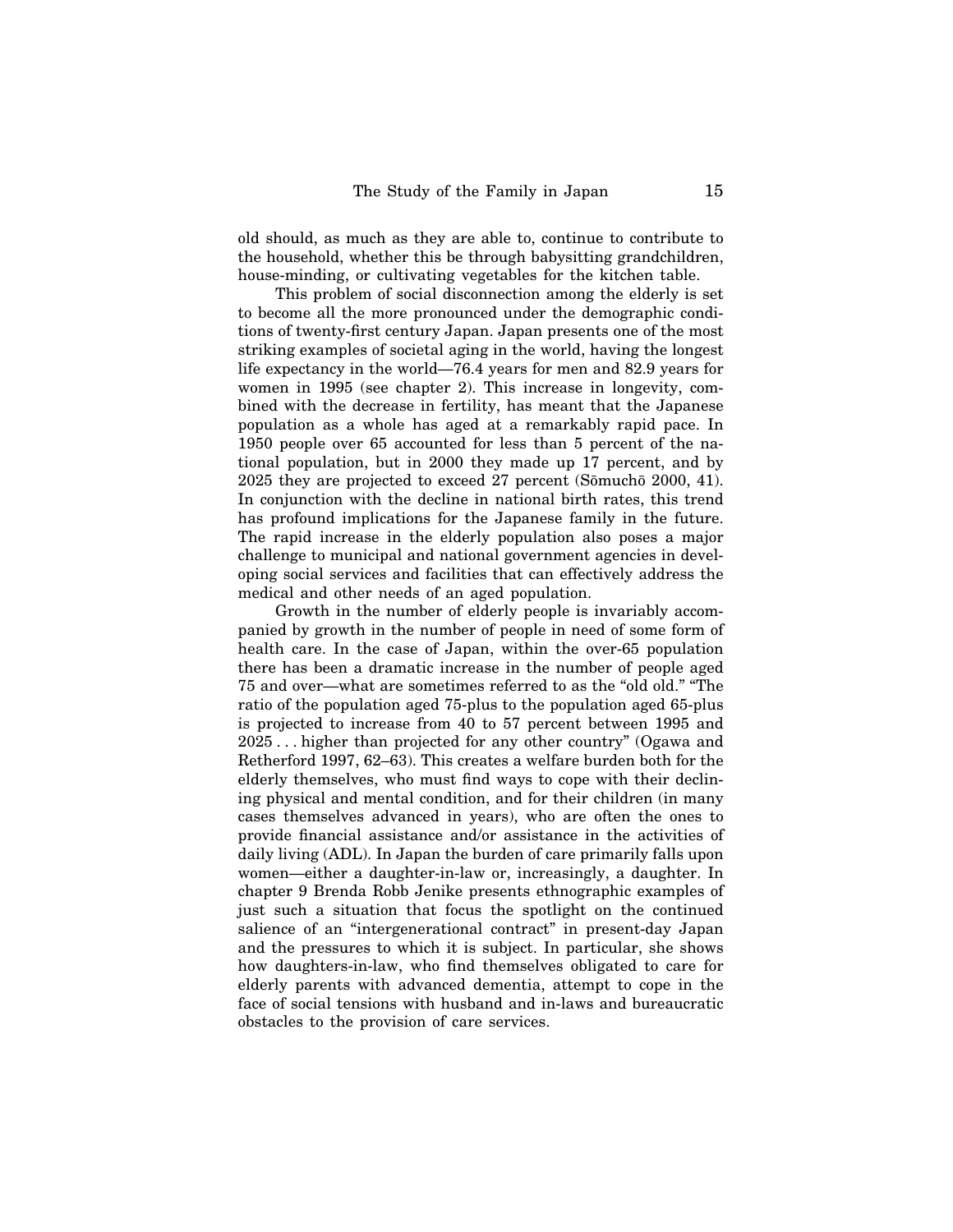Japan's "aging society" or køreika shakai has been the object of much governmental, academic, and media concern since the 1970s (see Campbell 1992). There has been a wide range of plans and programs developed or supported by the government via subsidies since the 1950s. One major initiative was the Gold Plan (proposed in 1989), a ten-year plan that set a range of targets, including dramatic increases in home helpers and nursing home beds, and called for an increase in senior centers for less populated areas, more short stay beds, and centers to coordinate in-home care of the frail elderly (Campbell 1992, 246). Throughout most of the history of government elder care programs in Japan the emphasis has been placed on those without traditional, family-centered forms of support (including single-dwellers, childless people, and older couples without nearby family). Facilities such as nursing homes were largely viewed as welfare for the needy and tended to carry a stigma in the eyes of many Japanese. But, as Campbell argues, the Gold Plan initiated a shift in attitudes about government-provided care. The Gold Plan reduced or eliminated means-tests for using services and facilities, greatly expanded the types of services and facilities available, and contributed to a growing demand that the government should provide some degree of care to older people even when there are family caregivers at home (Campbell 2000, 90). Nonetheless, the services and facilities provided by the Gold Plan were largely a supplement to in-home, family-provided care rather than an institutionalized system that met the needs of the frail elderly and their family members. It lacked the scale needed to actually affect a shift in responsibility from families to government in terms of providing care for the frail elderly and was insufficient to meet the demands of a rapidly expanding elderly population.

Rather than simply expanding the Gold Plan, an approach that faced financial and administrative problems due to its limited infrastructure, the Japanese government proposed and initiated, beginning in 2000, a long-term care insurance program (LTCI) (kaigo hoken) as a means of coping with the rise in bedridden elders and others in need of assistance with ADL. LTCI is a social insurance program that has been designed along lines similar to the German program, which was enacted in 1994 and is the only other LTCI program to have been initiated in an industrial or post-industrial nation. This program requires the participation of those over the age of 40 and involves mandatory premiums for the purpose of supporting long-term care for those in need. In addition to the premiums, recipients of long-term care are required to pay 10 per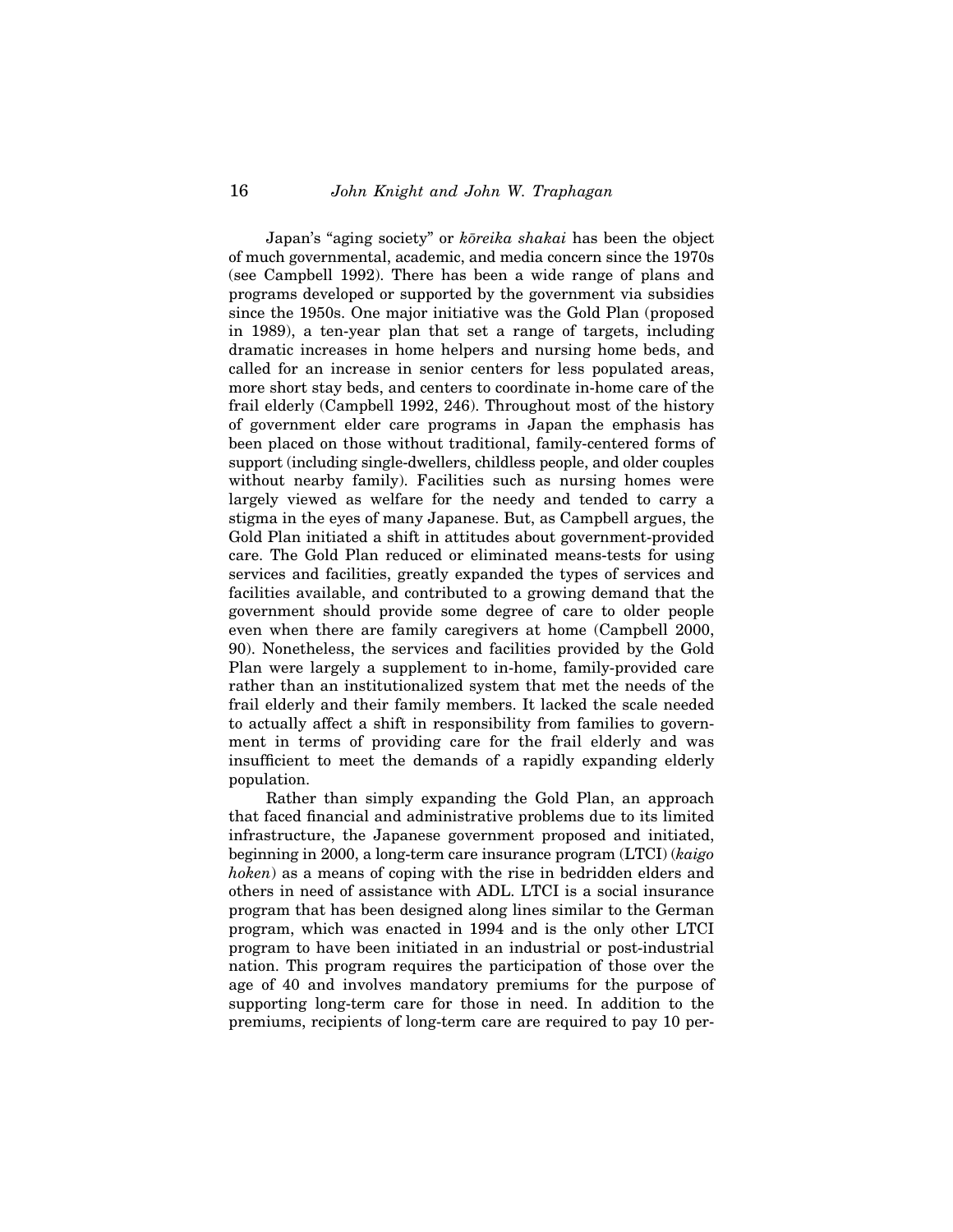cent of the cost of care. Services that the insurance program supports include in-home care, home-visiting by healthcare professionals such as nurses, home-helpers, and physical therapists, as well as in-home counseling by public health workers, doctors, dentists, and others. The program also supports in-home bathing services for the elderly, day-care service at elder day-care centers, shortstay programs at nursing homes, subsidies for the purchase or rental of equipment and for home renovations to help with ADL (e.g., handrails or Western-style toilets rather than the squat-toilets typical of older Japanese houses), and long-term institutional care (Mizu søgø kikaku 1999).

It remains to be seen what consequences the LTCI program will have for the provision of care in Japan, or for the Japanese economy. Official estimates of the costs for LTCI expect more than \$50 billion in spending by 2010—an estimate that appears to be rather optimistic (Campbell 2000, 96). Given the size of the program, underestimating the costs involved with LTCI may mean that serious problems loom for Japanese fiscal policy and the health care system. It is interesting that, undoubtedly cognizant of this potential for serious problems, along with the advent of the long-term care insurance program, a rhetoric of non-use has emerged in which government officials talk of new and pre-existing senior centers, elder day-care facilities, and other institutional settings as being aimed at providing a context in which elders can sustain good health and so avoid using the long-term care insurance. It will also be interesting to see how the advent of the LTCI era affects population movement among the elderly. In recent years, a trend seems to be emerging whereby the nation's elderly are moving to rural regions—something permitted by the recent phenomenon of kaigo ijūsha or "care migrants" in which older people migrate to rural localities on account of their superior welfare provision (see chapter 6). Across Japan, rural municipalities have established what are variously known as "Silver Areas" and "Welfare Villages"—special zones consisting of advanced welfare provision (including home helpers, visiting nurses, special housing, customized medical facilities, and integrated shopping facilities) aimed at attracting elderly migrants to their areas. It is distinctly possible that in the future places like Hongū-chō, Tōwachø, Kanegasaki-chø, and Mizusawa-shi could become primary sites of welfare provision for the nation's elderly.

In this way, elderly welfare provision in Japan has been focused on the family as the principal source of care. As Akiko Hashimoto notes, the system of social support for the elderly in Japan is based upon a notion of security structured around the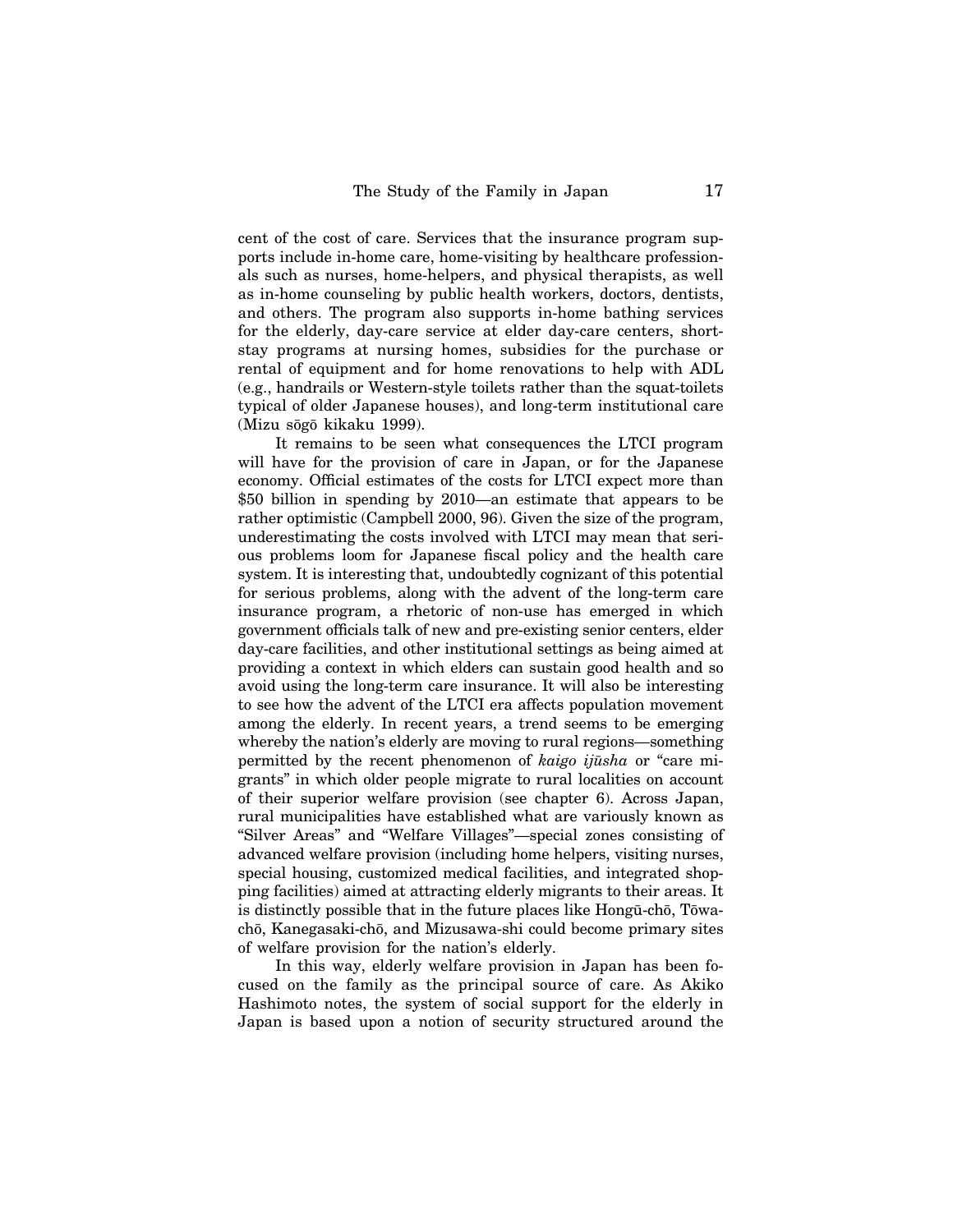idea of protection. There is a strong emphasis among older Japanese on a support system that protects and guarantees care, rather than one that promotes independence and autonomy. Hashimoto argues that the comparatively "high rate of filial co-residence in Japan is one obvious example that attests to this fundamental ideal of long-term security" (Hashimoto 2000, 20). The family, rather than social institutions such as nursing homes, is viewed as the primary locus of a secure old age. However, many old people end up living (and dying) in old people's homes  $(r\bar{\rho}j\bar{\rho}n h\bar{\rho}m\bar{\nu})$  or other institutional settings such as hospitals for the elderly. In Japan the old people's home has long been tainted with obasuteyama imagery and viewed as a site for the disposal of the elderly (Bethel 1992, 130–31). One of the issues this raises is that of giving institutional care in Japan a more human face. In chapter 4, Leng Leng Thang offers a case study of an age-integrated facility, Kotoen, which consists of both an old people's home (and a day-care center) and a nursery for children. Kotoen explicitly promotes "intergenerational contact" with the children in an attempt to counter the sense of social estrangement associated with institutions for the elderly. The existence of an ancestral altar in Kotoen, recalling the ancestral altars found in Japanese homes, suggests that the institution strives to recreate a family atmosphere for its residents. Kotoen represents a fascinating example of the way in which the trappings of the Japanese ie are extended to institutions beyond it.

# Anthropology and Demography in the Future

Population aging is one of the most pressing problems facing policy makers in advanced industrial societies and a problem that many developing societies will face in the future. It poses a major challenge to those who study such societies. Population aging represents a transformation in the demographic shape of a society, along with a new set of conditions in which the relationship between the family (in its varied forms) and the wider population develops and changes. Both the process of population aging (along with its social ramifications) and, more generally, the relationship between demographic and cultural change, are areas that need more social science research. Population aging should be studied in ways that cross disciplinary boundaries, because insights from one discipline can inform and influence the formulation of research questions in other disciplines. Yet only recently has population aging begun to be addressed in a truly cross-disciplinary way. Susan O. Long's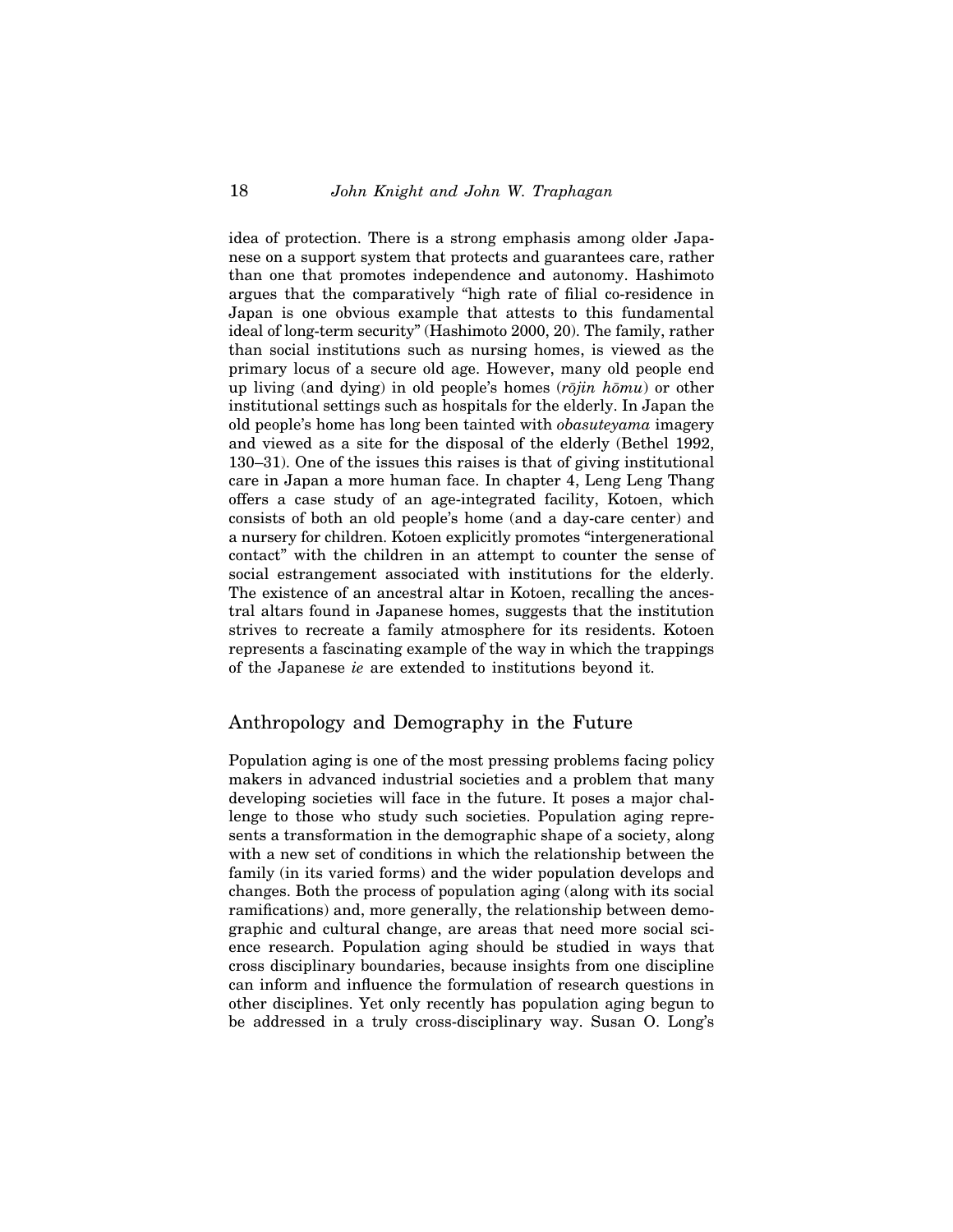(2000) edited volume is one notable example of an attempt to bring together researchers from a variety of fields—sociology, anthropology, economics, medicine, political science, and social work—to consider the practical implications of cultural variation in relation to provision of elder care. There remains considerable room for further collaboration among researchers from different disciplines.

However, combining disciplines as methodologically and epistemologically distinct as anthropology and demography within the confines of a single edited volume can present difficulties, particularly in relation to the technical terminology and jargon associated with each discipline. Throughout the meetings and other exchanges that led to this volume, difficulties in translating discipline-specific terminology frequently arose. Terms such as "decomposition" on the part of the demographers or "liminality" on the part of anthropologists are routinely used in the respective disciplines, without being specifically defined or problematized. This tendency often inhibits scholars from reading extensively outside of their own disciplines, particularly in areas that approach research from perspectives that seem fundamentally at odds with their own.

As will become clear in the pages that follow, there is much to be gained from persisting with the language and the methods of other disciplines, whether it is narrative-rich ethnographic interpretation or number-rich demographic analysis, to get at underlying insights that challenge our own assumptions and ideas. In many respects, this volume represents a first step. Although the chapters here clearly inform and connect to each other, they remain distinctly anthropological and demographic entries into the literature on the family and aging in Japan. The next step is to begin research projects that, from the inception of grant-writing through the process of data collection and publication, involve anthropologists and demographers in collaborative research teams. A true synthesis will involve scholars from both disciplines working together on specific projects that direct their respective approaches to the study of common research questions.

The policies that are developed over the coming years to cope with population aging should be informed both by the macrolevel quantitative data and analysis that demographers can provide and by the micro-level ethnographic data and analysis in which anthropologists specialize. Conclusions developed through processes of social scientific inquiry are inherently limited because human vocabularies reflect particular perspectives on the world. Ethnography, demography, positivism, and subjectivism are all cultural products of human beings. Although social scientists may begin at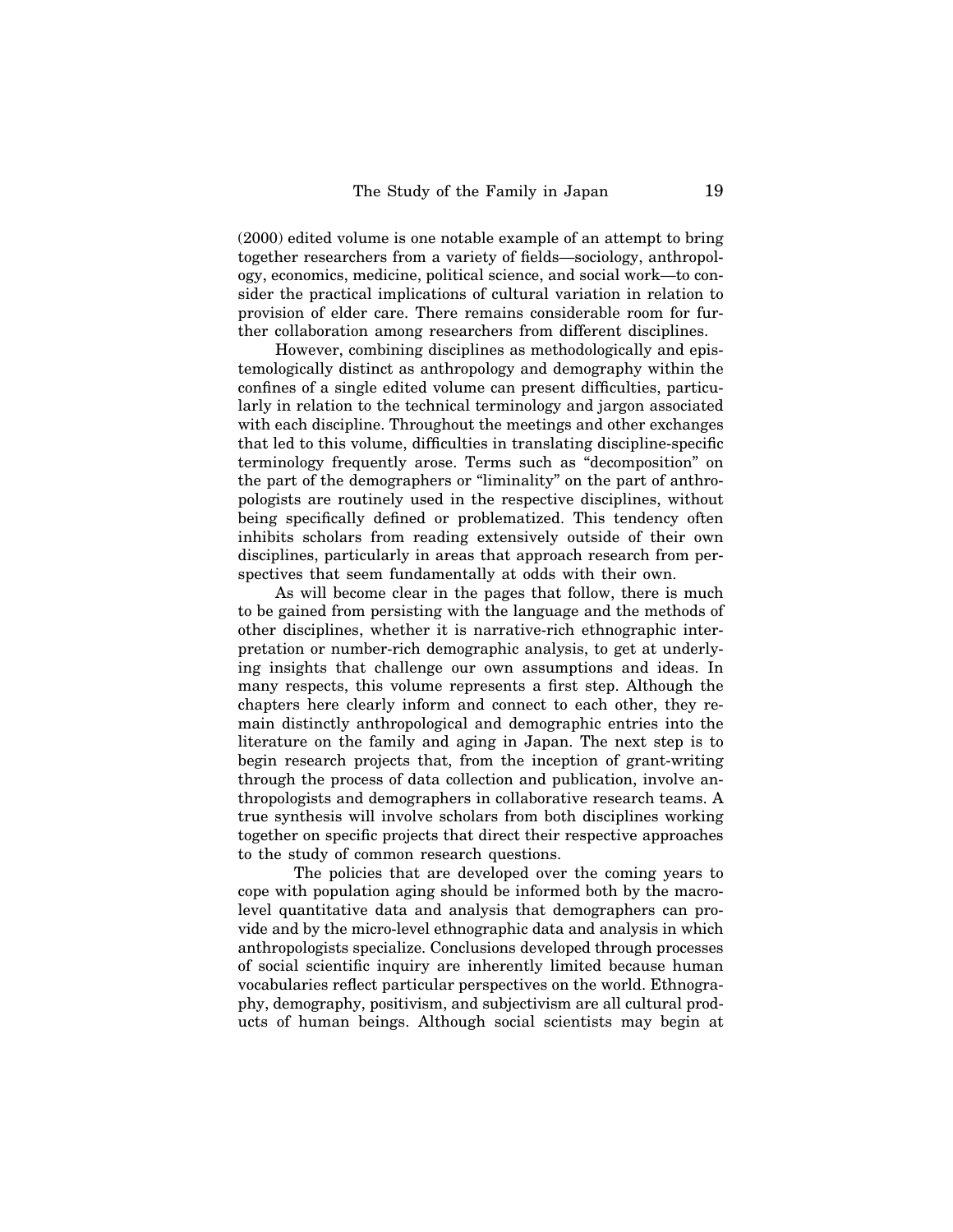different epistemological starting points, they are inevitably faced with the limitations of their own science. In this volume, we offer a tether between two disciplines.

#### Notes

1. The obasuteyama tale is ubiquitous in Japanese folklore, and is the subject of noh plays, literature, and films.

#### References

- Ardener, Edwin. 1989. The voice of prophecy and other essays. Edited by Malcolm Chapman. Oxford: Basil Blackwell.
- Bethel, Diana. 1992. Alienation and reconnection in a home for the elderly. In Re-made in Japan: Everyday life and consumer taste in a changing society, edited by Joseph J. Tobin. New Haven, Conn.: Yale University Press.
- Brown, L. Keith. 1998. Family history and the ancestors. Paper presented at annual meeting of the American Anthropological Association, Philadelphia.
- Caldwell, John C., Allan G. Hill, and Valerie J. Hull, eds. 1988. Microapproaches to demographic research. London: Kegan Paul.
- Caldwell, John C., P. H. Reddy, and Pat Caldwell. 1988. The causes of demographic change: Experimental research in South India. Madison: University of Wisconsin Press.
- Campbell, John Creighton. 1992. How policies change: The Japanese government and the aging society. Princeton, N.J.: Princeton University Press.
- ———. 2000. Changing meanings of frail old people and the Japanese welfare state. In Caring for the elderly in Japan and the U.S.: Practice and policies, edited by Susan O. Long. New York: Routledge, 82–97.
- Coleman, Samuel. 1983. Family planning in Japanese society: Traditional birth control in a modern urban culture. Princeton, N.J.: Princeton University Press.
- Crocker, W. R. 1931. The Japanese population problem: The coming crisis. New York: Macmillan.
- De Vos, G. A. 1973. Socialization for achievement: Essays on the cultural psychology of the Japanese. Berkeley: University of California Press.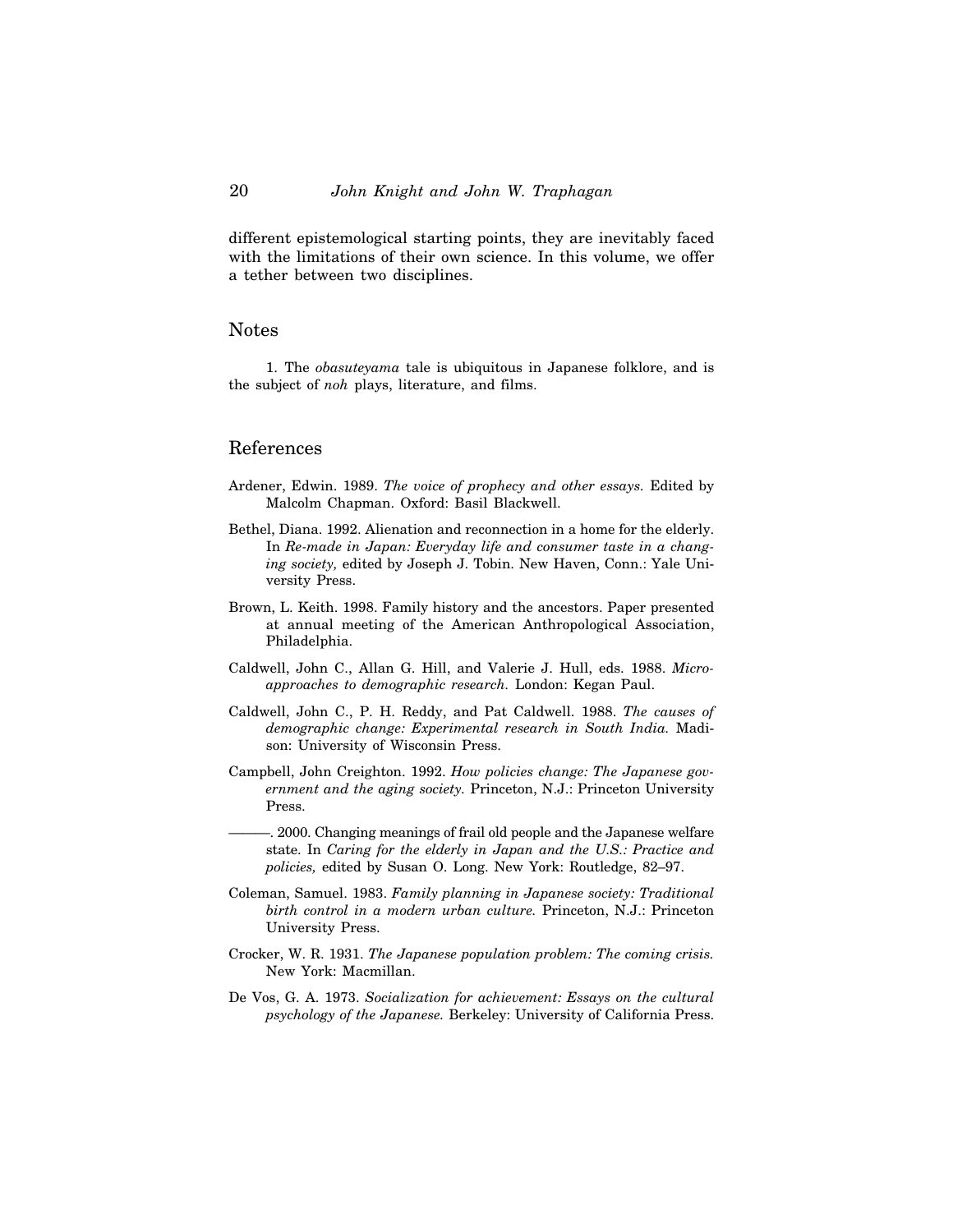- Fricke, Tom. 1997a. Culture theory and demographic process: Toward a thicker demography. In Anthropological demography: Toward a new synthesis, edited by D. I. Kertzer and T. Fricke. Chicago: University of Chicago Press.
	- ———. 1997b. The uses of culture in demographic research: A continuing place for community studies. Population and Development Review 23(4): 825–32.
- Goodman, Roger. 1998. The "Japanese-style welfare state" and the delivery of personal social services. In The East Asian welfare model: Welfare orientalism and the state, edited by Roger Goodman, Gordon White and Huck-ju Kwon. New York: Routledge.
- Greenhalgh, Susan. 1995. Anthropology theorizes reproduction: Integrating practice, political economic, and feminist perspectives. In Situating fertility: Anthropology and demographic inquiry, edited by Susan Greenhalgh. Cambridge: Cambridge University Press.
- Hardacre, Helen. 1997. Marketing the menacing fetus in Japan. Berkeley: University of California Press.
- Harris, Marvin. 1999. Theories of culture in postmodern times. Walnut Creek, Calif.: Alta Mira Press.
- Hashimoto, Akiko. 2000. Cultural meanings of "security" in aging policies. In Caring for the elderly in Japan and the U.S.: Practices and policies, edited by Susan O. Long. New York: Routledge.
- Jeffery, Roger, and Patricia Jeffery. 1997. Population, gender and politics: Demographic change in rural North India. Cambridge: Cambridge University Press.
- Kawabe, Hiroshi, and Hiroaki Shimizu. 1994. Japanese perceptions of the family and living arragements: The trend toward nuclearization. In Tradition and change in the Asian family, edited by Lee-Jay Cho and Moto Yada. Honolulu, Hawaii: East-West Center.
- Kertzer, David I., and Tom Fricke. 1997. Toward an anthropological demography. In Anthropological Demography: Toward a New Synthesis, edited by David I. Kertzer and Tom Fricke. Chicago: University of Chicago Press.
- Knight, John. 1995. Municipal matchmaking in rural Japan. Anthropology Today 11(2): 9–17.
- Knodel, John, Apichat Chamratrithirong, and Nibhon Debavalya. 1987. Thailand"s reproduction revolution: Rapid fertility decline in a thirdworld setting. Madison: University of Wisconsin Press.
- Kurosu, Satomi. 1994. Who lives in the extended family and why? The case of Japan. In Tradition and change in the asian family, edited by Lee-Jay Cho and Moto Yada. Honolulu, Hawaii: East-West Center.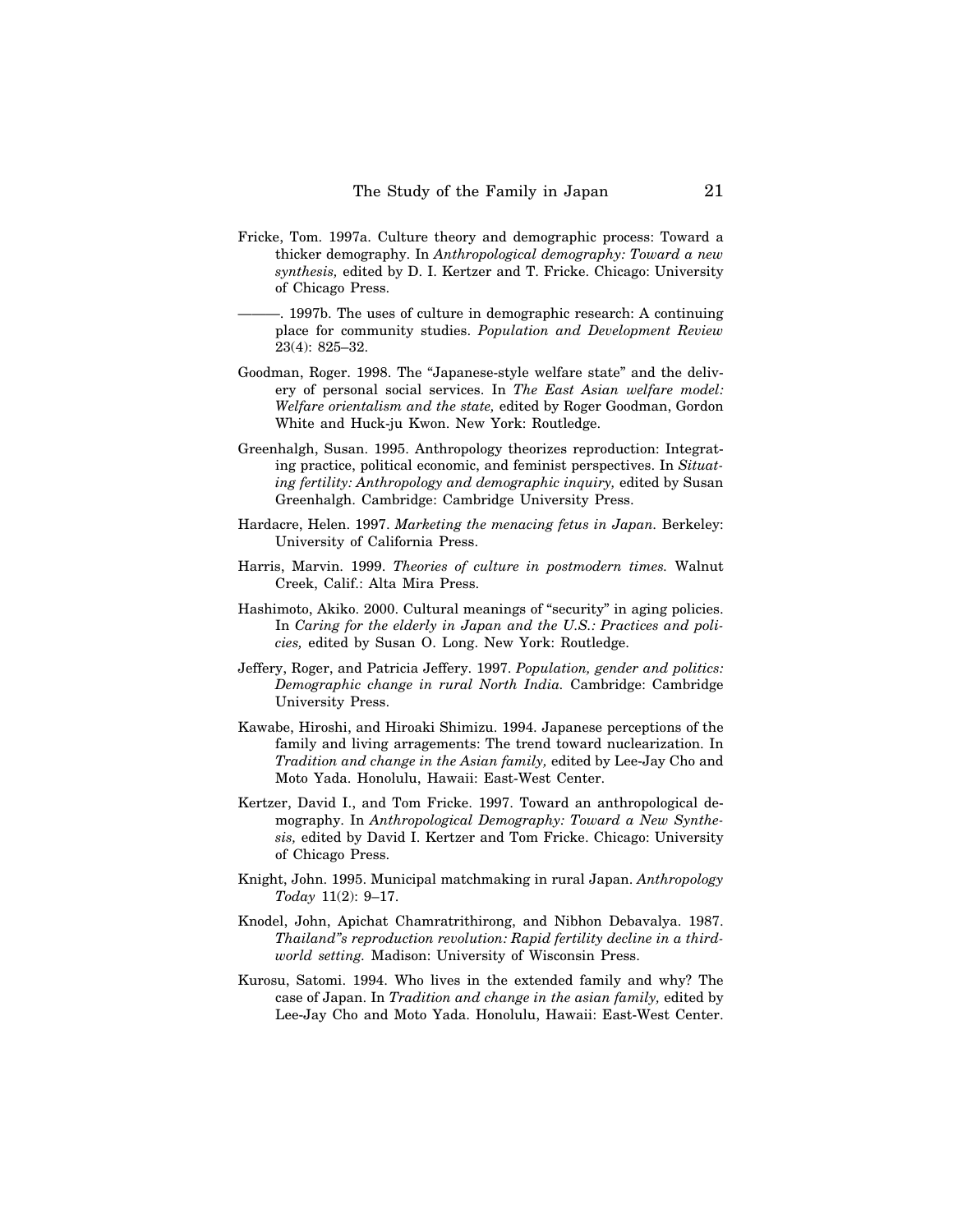- Long, Susan O., ed. 2000. Caring for the elderly in Japan and the U.S.: Practices and policies. New York: Routledge.
- Marcus, George, and Michael Fischer. 1986. Anthropology as cultural critique: An experimental moment in the human sciences. Chicago: Chicago University Press.
- Miyake, Yoshiko. 1991. Doubling expectations: Motherhood and women's factory work under state management in Japan in the 1930s and 1940s. In Recreating Japanese Women, 1600–1945, edited by Gail Bernstein. Berkeley: University of California Press.
- Mizu sögö kikaku. 1999. Yoku wakaru! Kaigo Hoken [Understand well! Long-term care insurance]. Tokyo: Takahashi Shoten.
- Ochiai, Emiko. 1997. The Japanese family system in transition: A sociological analysis of family change in postwar Japan. Tokyo: LTCB International Library Foundatin.
- Ogawa, Naohiro, and Robert D. Retherford. 1997. Shifting the cost of caring for the elderly back to families in Japan: Will it work? Population and Development Review 23(1): 59–94.
- Rappaport, Roy A. 1968. Pigs for the ancestors. New Haven, Conn.: Yale University Press.
- Raymo, James M. 1998. Later marriages or fewer? Changes in the marital behavior of Japanese women. Journal of Marriage and the Family 60(November): 1023–34.
- Rosenau, Pauline Marie. 1992. Post-modernism and the social sciences: Insights, inroads, and intrusions. Princeton, N.J.: Princeton University Press.
- Sømuchø [Japanese Office of General Affairs]. 2000. Køreishakai Hakusho [Aging society white paper]. Tokyo: Økurashø insatsu kyoku.
- Traphagan, John W. 2000. Taming oblivion: Aging bodies and the fear of senility in Japan. Albany: State University of New York Press.
- Uno, Kathleen S. 1993. The death of "good wife, wise mother." In Postwar Japan as history, edited by Andrew Gordon. Berkeley: University of California Press.
- Vogel, Ezra F. 1971. Japan's new middle class: The salary man and his family in a Tokyo suburb. 2nd ed. Berkeley: University of California Press.
- White, Gordon, and Roger Goodman. 1998. Welfare orientalism and the search for an East Asian welfare model. In The East Asian welfare model: Welfare orientalism and the state, edited by Roger Goodman, Gordon White and Huck-ju Kwon. New York: Routledge.